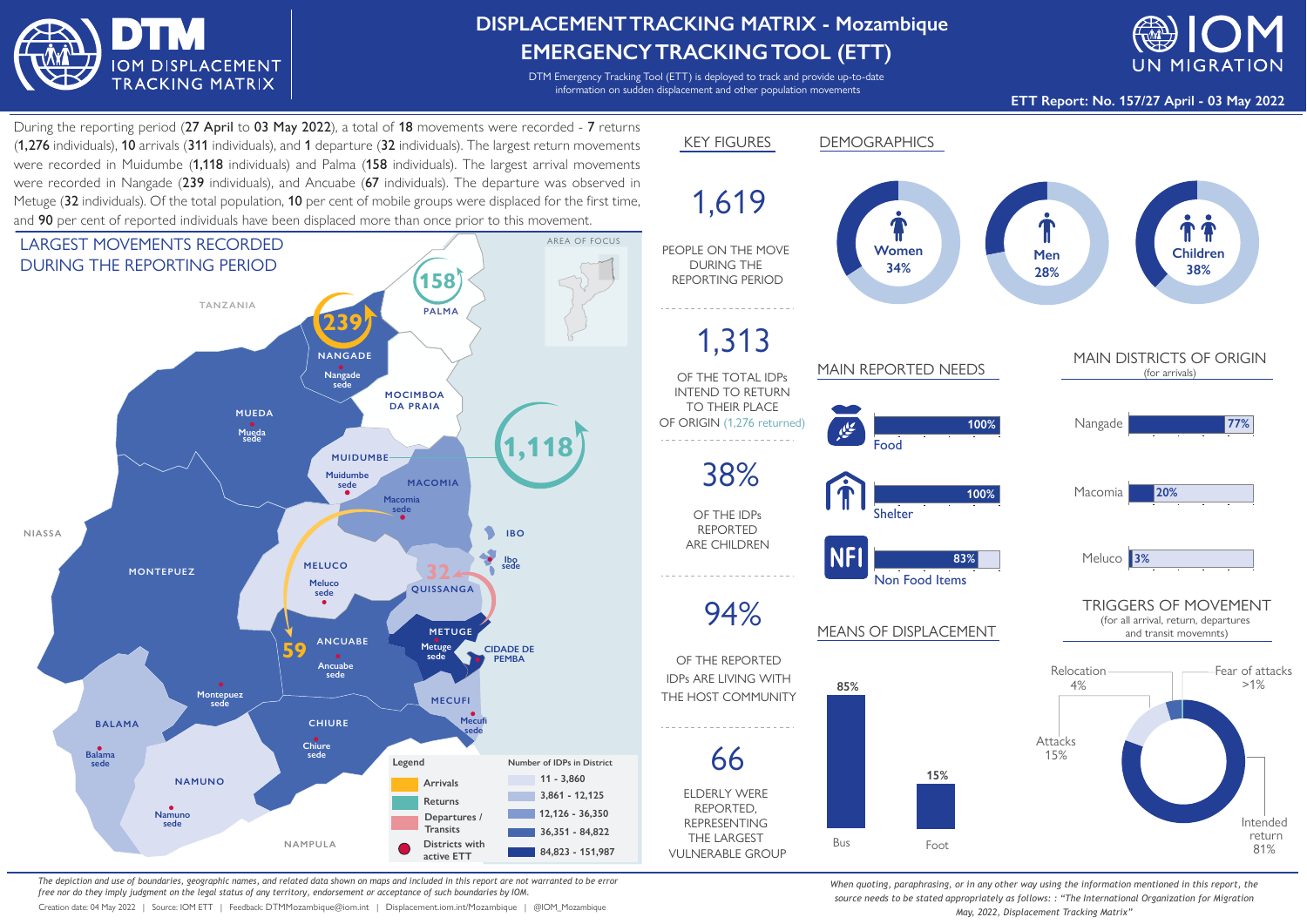





G **Irish Aid** SUPPORTED BY: **USAID** Rialtas na hÉireann<br>Government of Ireland Humanitarian Aid<br>and Civil Protection **Website : https://displacement.iom.int/mozambique** Feedback: DTMMozambique@iom.int @IOM\_Mozambique

**When quoting, paraphrasing, or in any other way using the information mentioned in this report, the source needs to be stated appropriately as follows:"The International Organization for Migration, May, 2022, Displacement Tracking Matrix"**